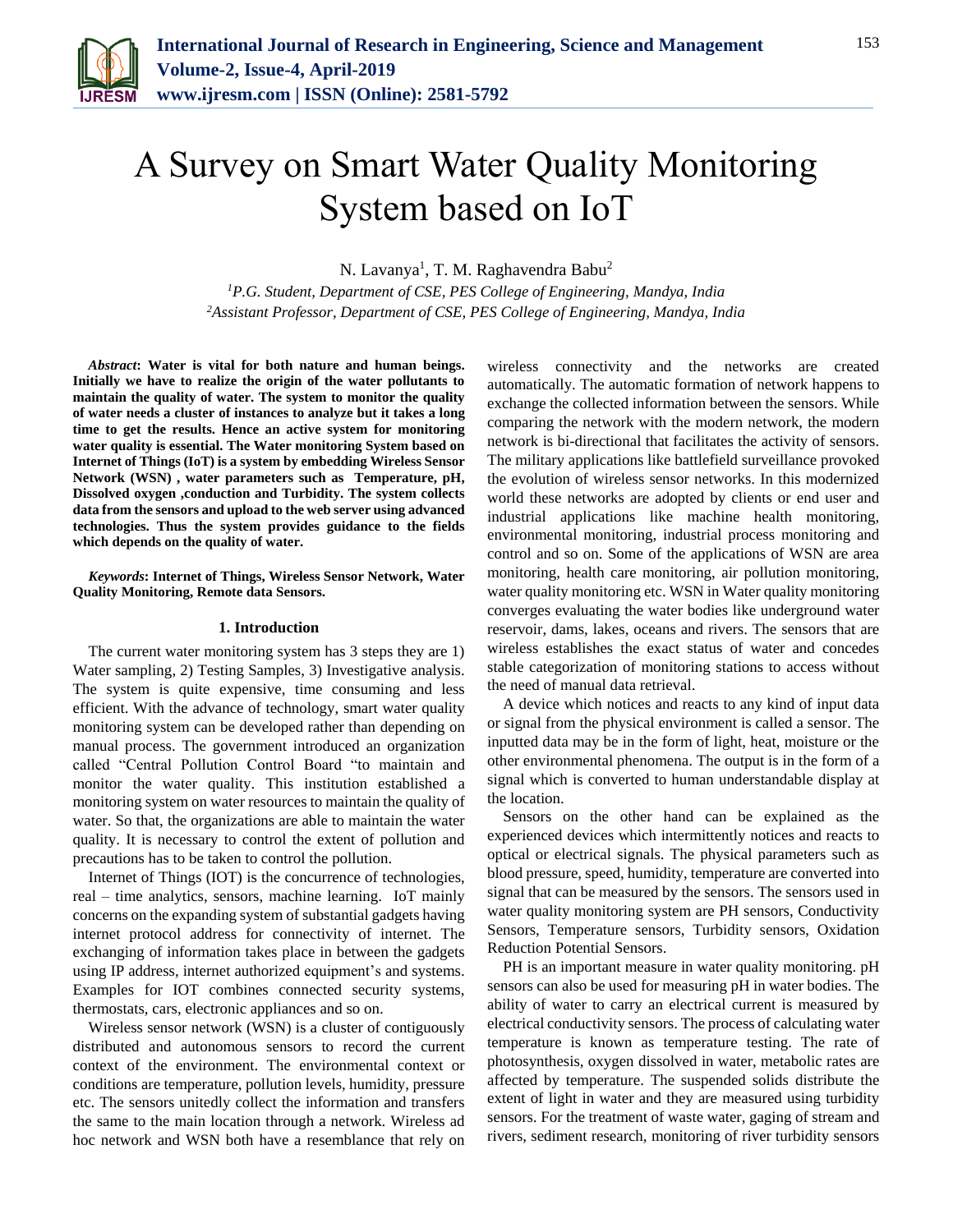

are used.

The system maintains several modules to measure water quality, such as temperature module, module for PH value, module for turbidity value. WSN uploads the data to internet after getting the information about water quality from the cooperative sensors that work together. The system is of low cost, regional and real time. The water quality information i.e, percentages of pollutants will be recorded from the analysis of data obtained through internet from the remote data centers [9].

## **2. Literature survey**

The monitoring of water quality technique is a distinct operation implemented by the organizations to maintain the quality of water that could be utilized by living organisms. The authors Kamarul Hafiz Kamaludin and Widad Ismail proposed a Water Monitoring system that involves Radio Frequency Identification (RFID), Wireless Sensor Network (WSN) based communication for water quality monitoring. It involves PH value, Dissolved oxygen, temperature as parameters to measure water quality. Most of the IOT based Water quality monitoring system involves device- to –cloud approach for data string and online monitoring. WSN is a fundamental element of IOT, which provides machine to machine(M@M) communication when transmitting information. The Digimesh protocol is used to monitor water quality in vegetation sector [1].

Now a day's water pollution is increasing. Many people are exploring new technologies to maintain the quality of water. The authors Anuradha T, Bhakti, Chaitra R, Pooja D proposed a water quality monitoring system by taking ph, temperature, turbidity sensors as water parameter. They used Raspberry pi as microcontroller and various sensors to ensure the quality of water. The data collected by the sensors is accessed by the Raspberry pi to process the data and it can be viewed in the cloud using ThingSpeak App [2].

This system is applicable in commercial, domestic fields and helpful for water supply agencies. As the proposed system is automatic it reduces the time so it is time efficient, low maintenance and affordable for common people. The system primarily designed for high-quality, real time analysis and accurate water quality analysis.

The challenge is to provide a pure water for drinking and to maintain the quality of water for the other purposes. Hence new approaches are used to monitor the real time water quality. The authors Spandana K and Sheshagiri Rao proposed a system which involves PH level, temperature water level, CO2 as water parameters. After collecting information from nodes or sensors it sends to the web server and the data updated at frequent intervals. The data can be retrieved from any place in the world. The proposed system grants user to monitor the devices from the station through communication like Zigbee, WIFI, RFID and GPRS. Wireless sensor networks are also known as wireless sensor and actuator network (WSAN). WSAN is a tribute media sensor network system that contains physical conditions such as pressure, sound, temperature and more.

Internet of Things (IoT) techniques are used for research like monitoring and analyzing data from remote locations. The research was done at Fiji Islands located in Pacific Ocean. It requires collection of data at regular interval to monitor the water quality. The authors K. A. Mamun, H. Haqva F. R. Islam and A. N. Prasad proposed a water quality monitoring system that uses IOT and remote monitoring(remote sensing technology).The systems uses temperature, ph, conductivity , oxidation reduction potential as parameters for water quality monitoring. The research was taken out for different water resources examined at frequent interval (of 12 hours) to verify the accuracy of the system. GSM technology is applied to send alarm to the user to ensure the water quality. The results from different sources represent the building categories used for water analysis in the form of neural network analysis [3]. The proposed system ensures accurate and consistent data throughput by incorporating IOT techniques for real time water monitoring.

The authors Dong He, Li-Xin Zhang proposed a system based on wireless sensor network. The sensor network is built on with Zigbee. WSN samples quality of water and uploads the analyzed data to browser with the help of Tcp/IP Protocol. It provides guidance to the industries which depends on water quality conditions. The system includes WSN and Remote data center. The water quality data is collected by WSN and sends data to remote data center with the help of GPRS.

Zigbee is a low power consumption, low data rate network technology and it is used for wireless connections. The Zigbee protocol is a stack that includes the physical layer, the MAC layer, the network layer, the security layer and the application layer. Combining control and data processing in Remote Data Centers, this system can be a long-term, stable(powerful) and real-time regional(local) monitor of water quality [9].

With the advance in technology a smart water quality monitoring with sensor interface device in internet of things. The authors Nikhil R, Rajender R, Dushyantha, M. N. S. Khadri, Jagadevi N. Kalshetty proposed a system which involves design board, sensors, Wi-Fi module and personal computer. The proposed system consists of five water parameters like water pH, water level, turbidity, conductivity and temperature of water with high speed from various sensors. The management software is developed using Arduino software platform. The smart water quality monitoring system is a rearranged sensor coherence device which incorporates data storage, processing of data and transformation of data [7]. The proposed system is an application that elaborates to download a file from cloud and the login module checks for an authorized user or not. If the user is an authorized user, then he/she can share a file means he can upload a file to the cloud using an encrypted key generated. If any other user wants to download a file, then decryption occurs and they can access the file.

#### **3. Methodology**

Initially we have to decide the parameters of water that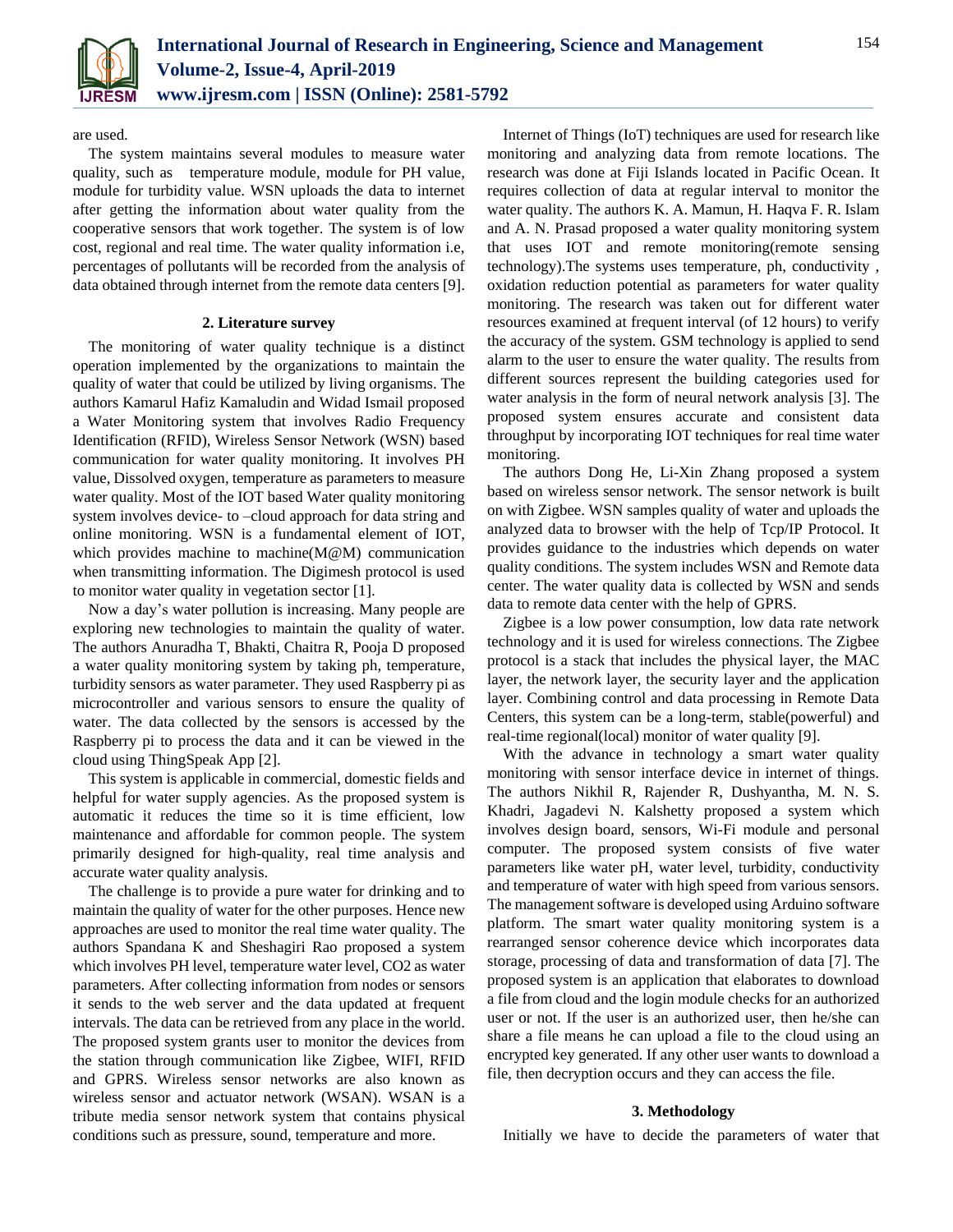supports close evident for pollution of water. The usual parameters are pH, oxidation and reduction potential, temperature, turbidity conductivity sensors. The second step was to prefer the area. The areas would be industrial areas, marine etc. The third step is data logging which has to be in acceptable form. The solution was developed on a local network. A cloud server is used for data storage and data retrieval to access the data by the user. The data in the text format that is easy to read by all users. The final step is to determine an acceptable, experienced and accurate analysis. This in turn leads to false claims. From time to time, collective measurement results must be consistent in order to be considered a potential threat. To overcome these obstacles, an intelligent analysis system must be developed as a model of a Neural network.

The water quality maintaining system consists of three subsystems:

- The subsystem that includes the application is Data Management subsystem used to access the data from cloud and displays the retrieved data to the client or end user.
- The subsystem of Data Transmission involves collection of data from various sensors and sends data to the microcontroller which would be Raspberry pi, Arduino board. The microcontroller transmits the data to the storage cloud.
- The Data Collection subsystem includes multiple sensors like ph, temperature, turbidity, oxidation reduction etc. A micro controller gathers the data from the sensors and process the data.
- The system based on zigbee technology involves the following modules:
- Router module: The main function of this module is to transfer the data. It acts as a bridge between sensor node and controller i.e, Raspberry pi and Arduino board. The function of this module is to access the data and forward the data.



Fig. 1. Router module

 *Sensor module:* Most of the time, the sensor node is in low power consumption mode. This module has following responsibility: boot up the sensor modules to measure PH value, water temperature, turbidity, and pollutants.



Fig. 2. Sensor module

 *Remote Data Center:* This module involves the application software, a database and a system [PC]. The application analyses, processes and records the data by retrieving the quality of water from browser or internet. The processed and recorded data will provide guidance for industrial and agricultural production.



Fig. 3. Remote data center

# **4. Conclusion**

Selection of sensors plays a vital role in water quality monitoring system. We have to select the sensors that are suitable to measure the parameters of water to monitor the water quality. The water quality monitoring system measures Temperature, Turbidity, Dissolved Oxygen and pH values of water with the help of RFID and Arduino board and various Sensors. Using the system to monitor the water quality, the government organizations can record the level of pollutants existing in the resources of water and send instant lifethreatening cautions to the society or public. The systems are stable, real time, reliable and regional water quality monitor. Anyone can view the information of water quality in browser or internet which was uploaded by the remote data centers after analyzing and processing the data collected from the various sensors in the network. The benefit of water quality monitoring system is one can access the data anywhere in the world. Thus, creates an awareness in the society.

## **References**

- [1] Kamarul Hafiz Kamaludin, Widad Ismail "Water Quality Monitoring with Internet of Things" 2017 IEEE Conference on Systems, Process and Control (ICSPC 2017), 15–17 December 2017, Melaka, Malaysia
- [2] Anuradha T, Bhakti, Chaitra R, Pooja D "IoT Based Low Cost System for Monitoring of Water Quality," IRJET Volume 05 Issue 05, May-2018
- [3] A. N. Prasad, K. A. Mamun, F. R. Islam, H. Haqva "Smart Water Quality Monitoring System," December 2015.
- [4] Mourvika Shirode, Monika Adaling, Jyoti Biradar, Trupti Mate, "IoT Based Water Quality Monitoring System," in International Journal of Scientific Research in Computer Science, Engineering and Information Technology, Volume 3, Issue 1, 2018
- [5] S. Geeta, S. Goutami, "Internet of Things enabled real time water quality monitoring system," Springer Open journal, Vol. 5, pp. 1-19, 2017.
- [6] K. Spandana, V. R. Seshagiri Rao, "IoT based Smart Water Quality Monitoring System," in International Journal of Engineering & Technology, 2018.
- [7] Nikhil R, Rajender R, Dushyantha G. R, M. N. S. Khadri, Jagadevi N Kalshetty, "Smart Water Quality Monitoring System Using IoT Environment," in International Journal of Innovations in Engineering and Technology, Volume 10, Issue 4, July 2018.
- [8] Satish Turken, Amruta Kulkarni, "Solar Powered Water Quality Monitoring System using Wireless Sensor Network," IEEE Conf. on Automation, Computing, communication, control, and compressed sensing, pp. 281-285, 2013.